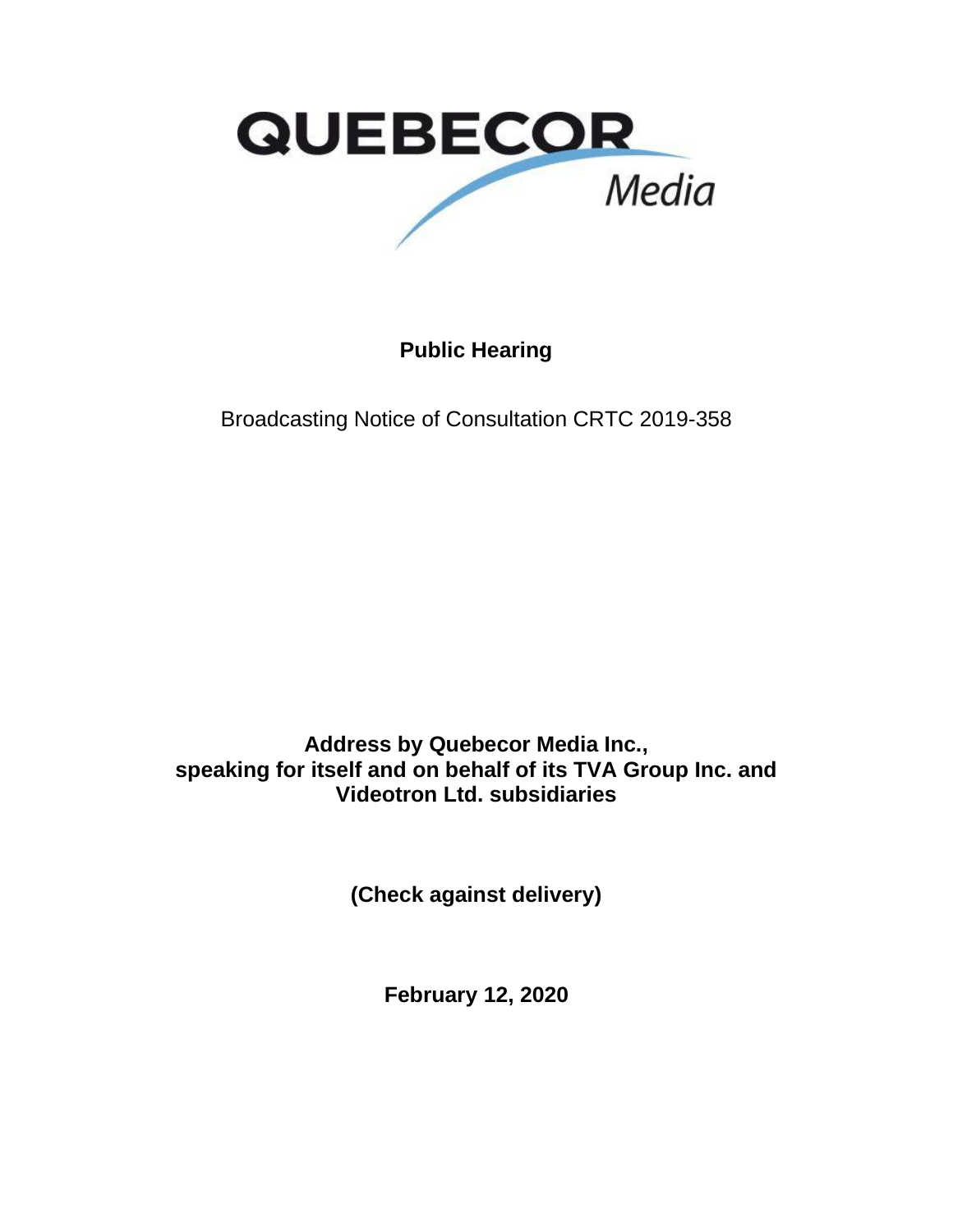Madam Chairperson, Madam Vice-Chairperson, Madam Commissioner and officials,

Hello,

I am Pierre Karl Péladeau, President and Chief Executive Officer of Quebecor.

Allow me to introduce the colleagues who are with me today. On my right, France Lauzière, President and Chief Executive Officer of TVA Group and Chief Content Officer of Quebecor Content, and Peggy Tabet, Vice-President, Regulatory Affairs – Broadcasting, of Quebecor. To my left are Marc Tremblay, Chief Operating Officer and Legal Officer of Quebecor, and Patrick Jutras, Senior Vice President and Chief Advertising Officer of TVA Group and Quebecor.

### **INTRODUCTION**

We are here today to draw attention to the very serious implications of Bell Canada's proposed acquisition of the V stations.

We must ask the question: why does Bell want to buy V now, when it attached so little importance to it in 2008? V, then called TQS, had gone bankrupt in 2007 and asked to be released from many of its conditions of licence. Now that its control over the media has reached dominant, even predatory, proportions, Bell wants to complete the process of monopolization by acquiring V.

The proposed acquisition is the missing piece in Bell's portfolio of media properties. Commission approval would further strengthen Bell's dominance of Canadian media and advertising revenues, and cement its buying power vis-à-vis local and foreign players. Bell is dominant from A to Z; all it's missing is V.

The Commission cannot allow this to happen and must **deny** this transaction.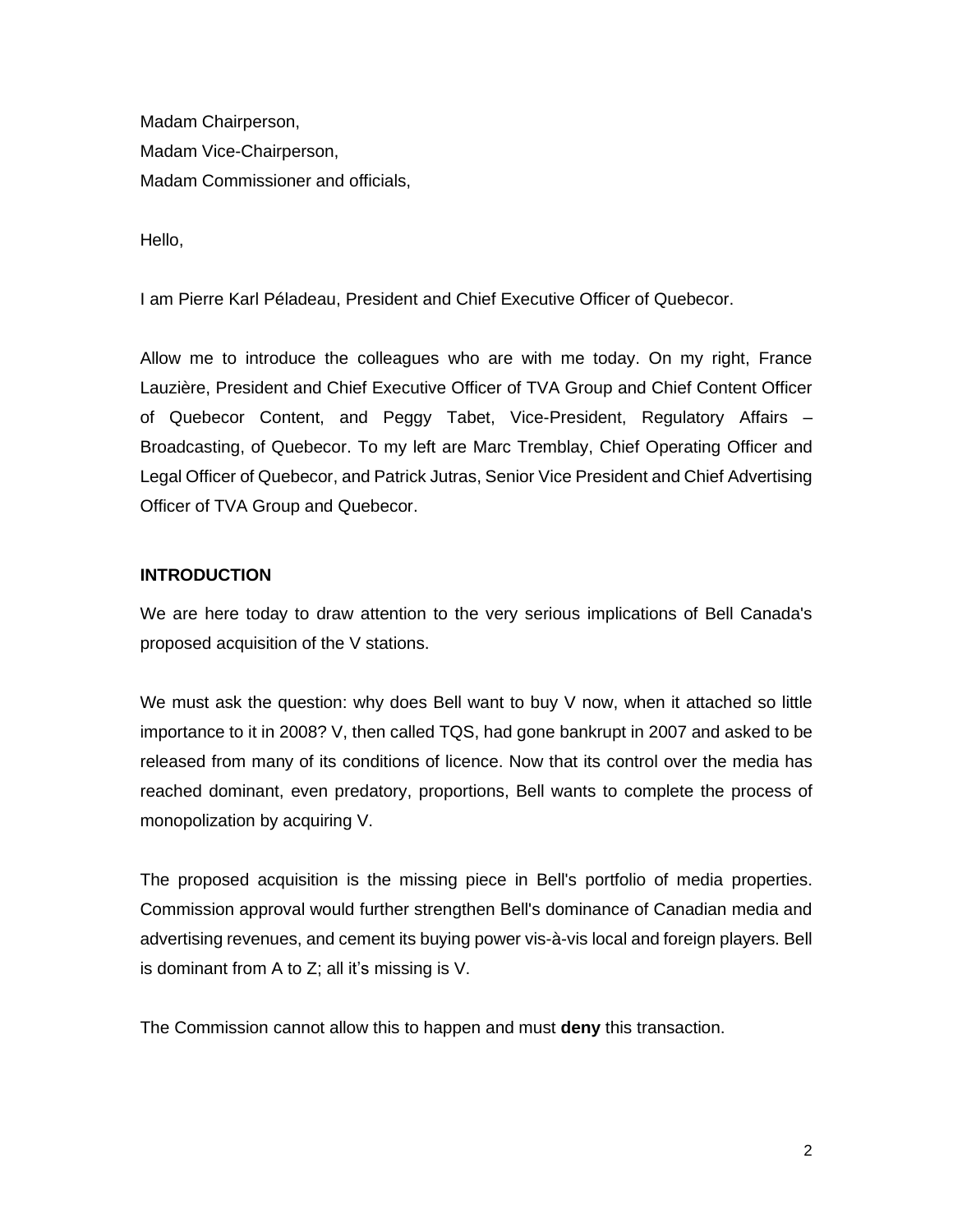#### **MEDIA CONCENTRATION IN BELL'S HANDS**



Given this picture, it is clear that Bell is a company like no other when it comes to dominance of Canada's media landscape and indeed with no equivalent in any other Western democracy.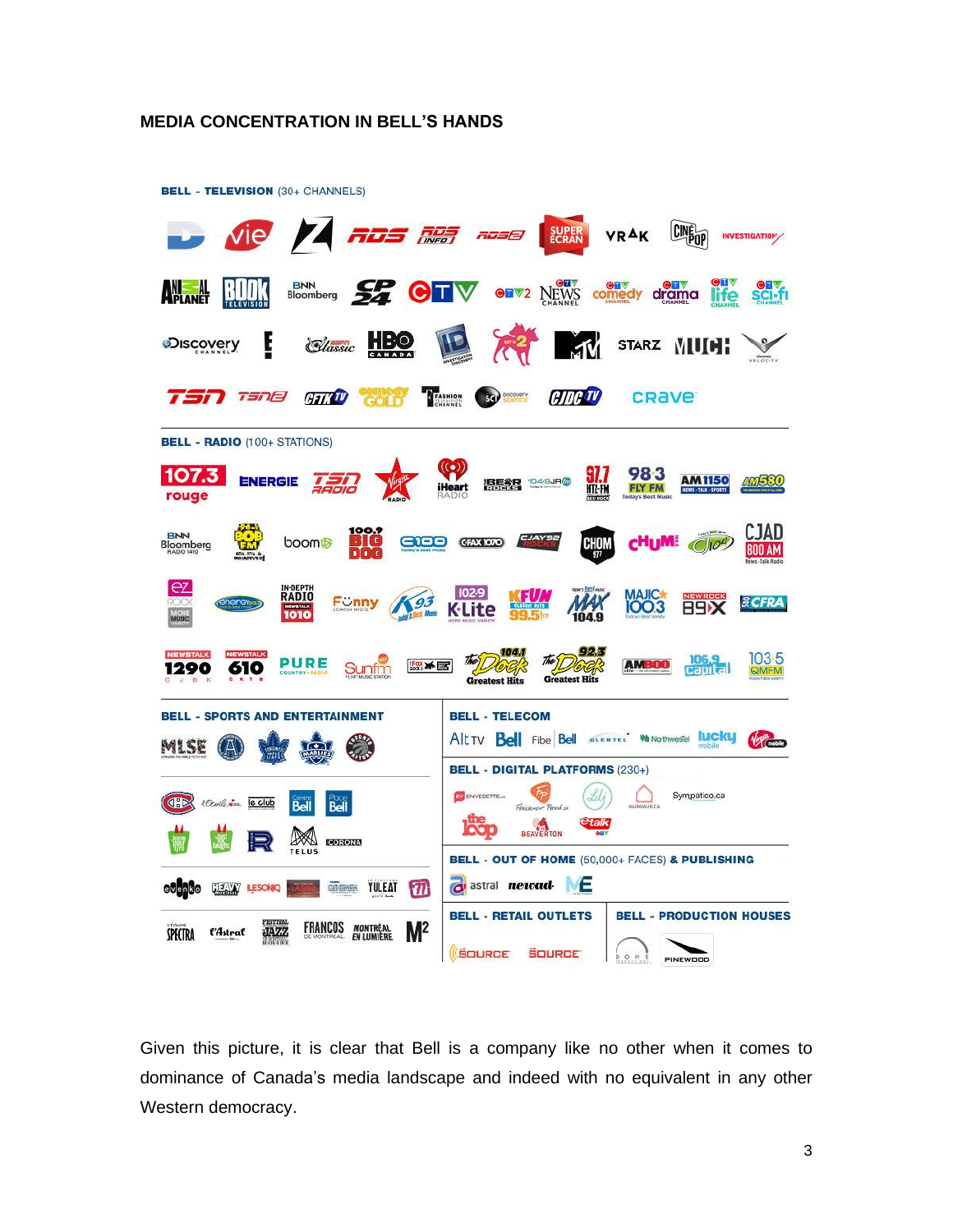Even without the acquisition of the V stations and some of Group V's digital assets, Bell already owns an inordinate number of properties across Canada, including 30 local conventional television stations, 30 specialty services, 4 pay channels, 109 radio stations, more than 50,000 advertising faces in the out-of-home advertising sector, and 230 websites and apps.<sup>1</sup> It also has a presence in telecommunications, broadcasting distribution, production, entertainment, concert halls, sports teams and retail. It's more than a multitentacled octopus, it's a **public menace**.

Over the past decade, media concentration in the hands of Bell has increased steadily, despite some rebuffs by the Commission and the Competition Bureau. When Bell applied to change the effective control of Astral, the Commission had, and I quote, "concerns related to competition, ownership concentration in television and radio, vertical integration and the exercise of market power"<sup>2</sup> that it would have given Bell. At the time of Bell's second attempt to acquire Astral, the Competition Bureau was of the opinion that the transaction would have strengthened Bell's market power. In addition, it was concerned about the possibility of abuse of a dominant position by Bell as a vertically integrated entity. The Bureau was also concerned about the potential for Bell to abuse its market power by denying its competitors essential content or by imposing supracompetitive business conditions on them.

Members of the Commission, the abuses that had been anticipated and feared have indeed materialized.

Recall the Orwellian episode in 2015 when, following the release of the CRTC's "Let's Talk TV" decision, then-Bell Media President Kevin Crull ordered CTV newsroom staff to deny then-CRTC Chairperson Jean-Pierre Blais media coverage on the entire CTV network.<sup>3</sup> Is this the way to safeguard democracy?

These concerns are more relevant than ever today. Government authorities must intervene to curb this concentration that even George Orwell had not foreseen.

<sup>1</sup> Bell Media, About Us,<https://www.bellmedia.ca/about-bellmedia/>

<sup>2</sup> Broadcasting Decision CRTC 2012-574.

<sup>3</sup> [https://www.theglobeandmail.com/report-on-business/bell-announces-departure-of-media-head-kevin](https://www.theglobeandmail.com/report-on-business/bell-announces-departure-of-media-head-kevin-crull-over-journalistic-meddling/article23864190/)[crull-over-journalistic-meddling/article23864190/](https://www.theglobeandmail.com/report-on-business/bell-announces-departure-of-media-head-kevin-crull-over-journalistic-meddling/article23864190/)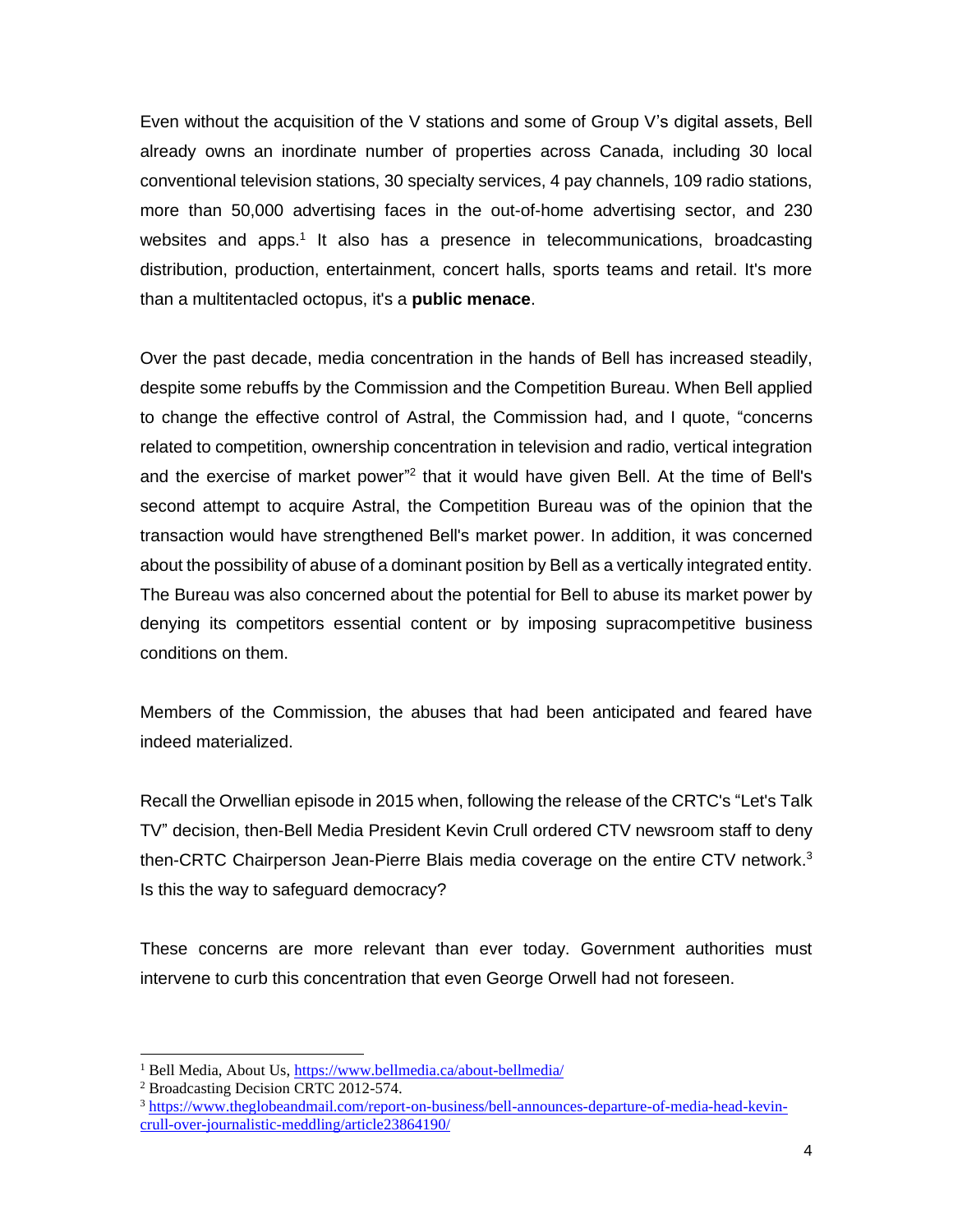Bell is nationally dominant, even predatory, compared with the other players. It has the largest presence on Canada's media landscape. Its drive to make as many acquisitions as possible reflects its deep-seated desire to dominate the industry, rebuild its monopoly and eliminate its competitors.

The evidence for this is that Bell continues to pile up anti-competitive manoeuvres and questionable practices. Here are some examples spanning a number of years that clearly demonstrate this company's culture:

- The Commission recently ruled that Bell was giving itself an undue advantage and placing TVA Sports at an undue disadvantage by not including it in the "Good" package, as its own comparable RDS service has been for years. Despite that decision, Bell has yet to comply and is proposing roundabout, dishonest solutions in order to keep TVA Sports at a disadvantage and maintain the significant financial impacts of that disadvantage;
- On January 21, Bell withdrew Super Écran's cross-platform content from Videotron. Bell demanded that Videotron yield to completely unreasonable and unfeasible demands, going so far as to demand agreements that do not even involve Videotron. In doing so, Bell gave itself an undue advantage and placed Videotron and its subscribers at an undue disadvantage;
- In June 2019, Videotron filed a complaint with the CRTC with respect to the undue advantage Bell is giving itself by offering Super Écran free with a subscription to ALT Télé;
- Bell is the only major broadcasting distribution undertaking in the Frenchlanguage market that does not recognize the need to rebalance specialty service fees, resulting in a deadlock in our negotiations;
- The Commission has also found that Cablevision, a wholly owned subsidiary of Bell, is preventing Videotron from establishing a presence in Abitibi-Témiscamingue by, and I quote, "not negotiating with its potential competitor [meaning Videotron] in good faith<sup>n4</sup> on a Third Party Internet Access Agreement (TPIA), a situation that has been going on for months;
- The Competition Bureau imposed a \$10 million penalty on Bell, among others, for promoting their services to the public with misleading advertising;

<sup>4</sup> <https://crtc.gc.ca/eng/archive/2019/2019-423.htm>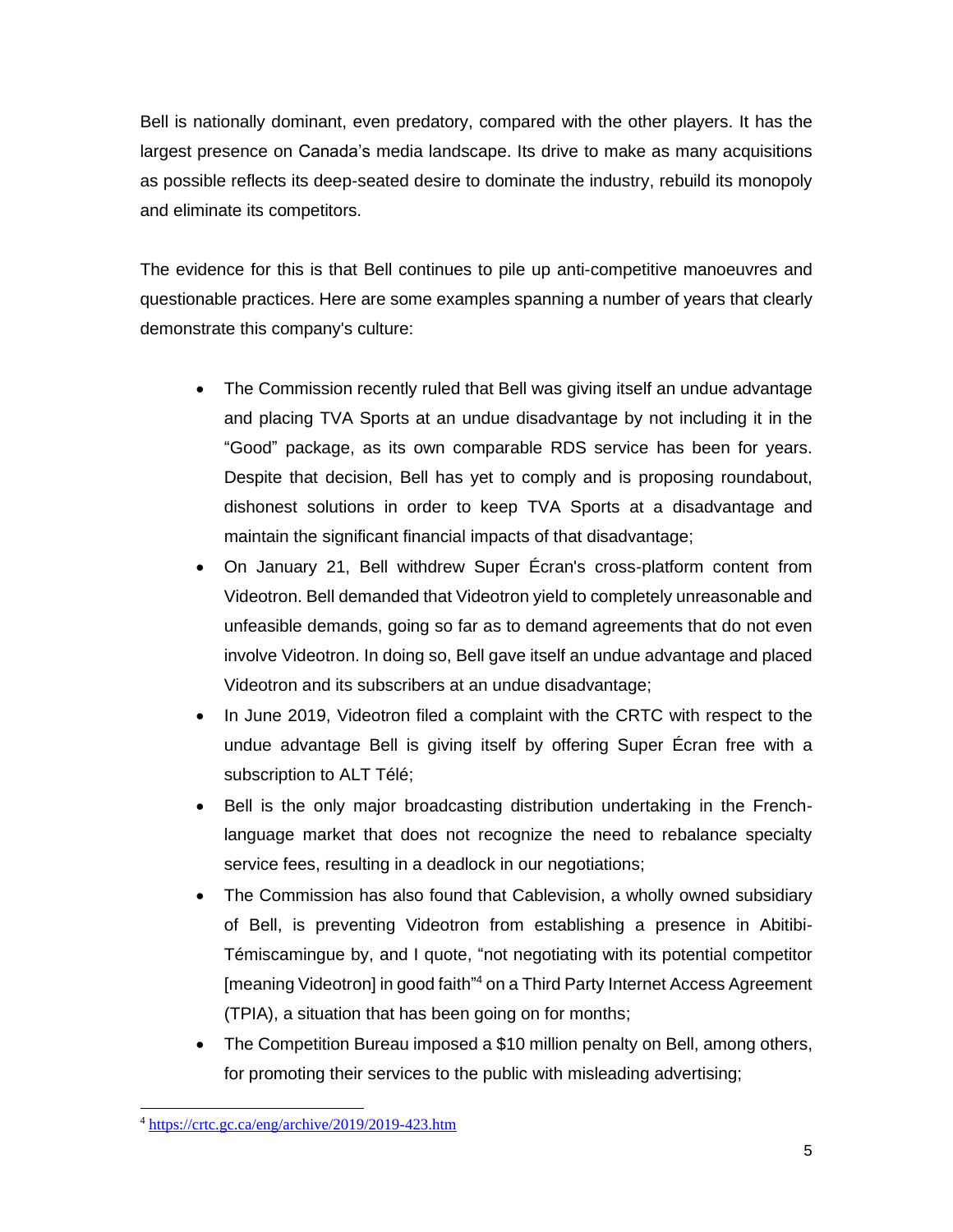- The Québec Court of Appeal ordered Bell to pay Quebecor subsidiaries \$141 million for failing to prevent piracy of its satellite signals from 1999 to 2005, depriving Videotron of cable television revenues and TVA of subscription revenues;
- Not to mention the numerous class action suits against Bell, or the recent lawsuit against Bell Mobility, which failed to protect its customers' banking data.<sup>5</sup>

As we have repeated on many occasions, the Commission and the industry must now contend with a company so dominant that it can no longer be controlled. Bell has adopted the following logic and course of action: in the relentless pursuit of profit, it is more advantageous to pay fines and penalties than to comply with laws and regulations. Therefore, fines and penalties are no longer sufficient to constrain Bell, which can well afford to pay.

A \$5 million, \$10 million or \$20 million fine is a trivial amount for a company like Bell with over \$10.1 billion in operating income. 6

For how long and to what extent will you allow Bell to rebuild its monopoly?

# **BELL'S DOMINANT POSITION**

In its application, Bell submits that the Commission should proceed and approve the transaction in question without delay solely on the basis that its television viewing share would be below the 35% threshold. We strongly disagree with this argument and believe that Bell's acquisition of the V stations should be scrutinized by the Commission from every angle. Bell would be quite right if this were a normal situation, but of course what Bell fails to mention, despite the fact that it is glaringly obvious, is that no company in Canada or the world has as much control over media properties, advertising sales and subscription fees, which are the industry's revenue sources.

<sup>5</sup> [https://www.lapresse.ca/actualites/justice-et-faits-divers/202001/21/01-5257776-sim-swap-poursuite-de-](https://www.lapresse.ca/actualites/justice-et-faits-divers/202001/21/01-5257776-sim-swap-poursuite-de-98-300-contre-bell.php)[98-300-contre-bell.php](https://www.lapresse.ca/actualites/justice-et-faits-divers/202001/21/01-5257776-sim-swap-poursuite-de-98-300-contre-bell.php)

 $6\overline{2019}$  results.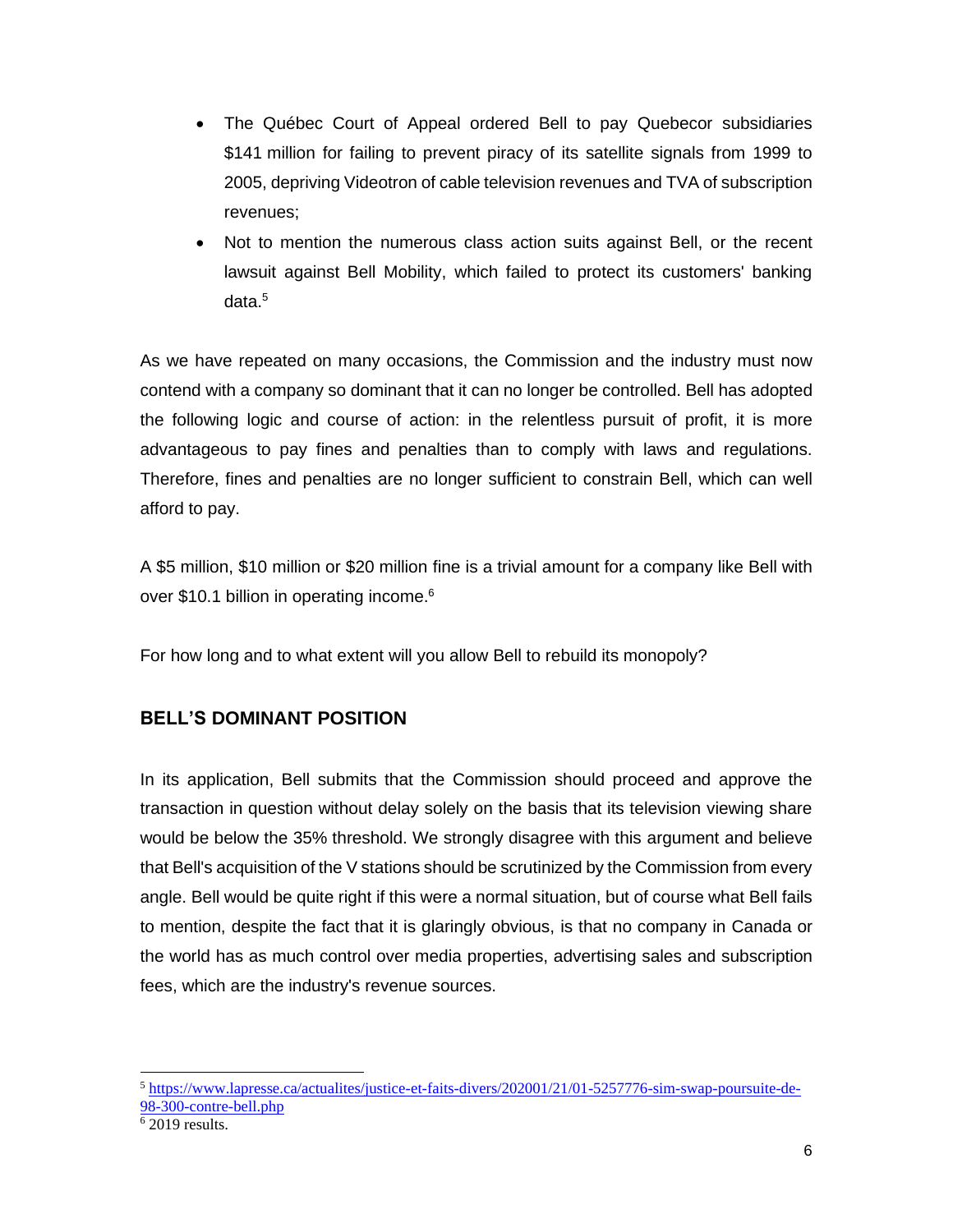When we look at the total revenues of the major players in the television industry, we can see that **Bell's revenues dwarf those of its competitors**. In 2018, Bell's conventional and specialty television services raked in **more than \$2.1 billion**.

Clearly, the addition of the V stations would further increase Bell's sway at the expense of all other industry players. Bell's dominance on the Canadian media landscape is undeniable, as the following chart shows.



And bear in mind that the total revenues Bell reaps from its conventional television operations and subscription fees for its specialty services don't tell the whole market dominance story. Bell is the leading player in Canada' media industry as a whole, in both the English- and French-language markets, and is present in many business segments from coast-to-coast, as discussed above.

Quebecor is also active in many segments, including newspapers, television and telecommunications. However, its footprint is confined to the French-language market.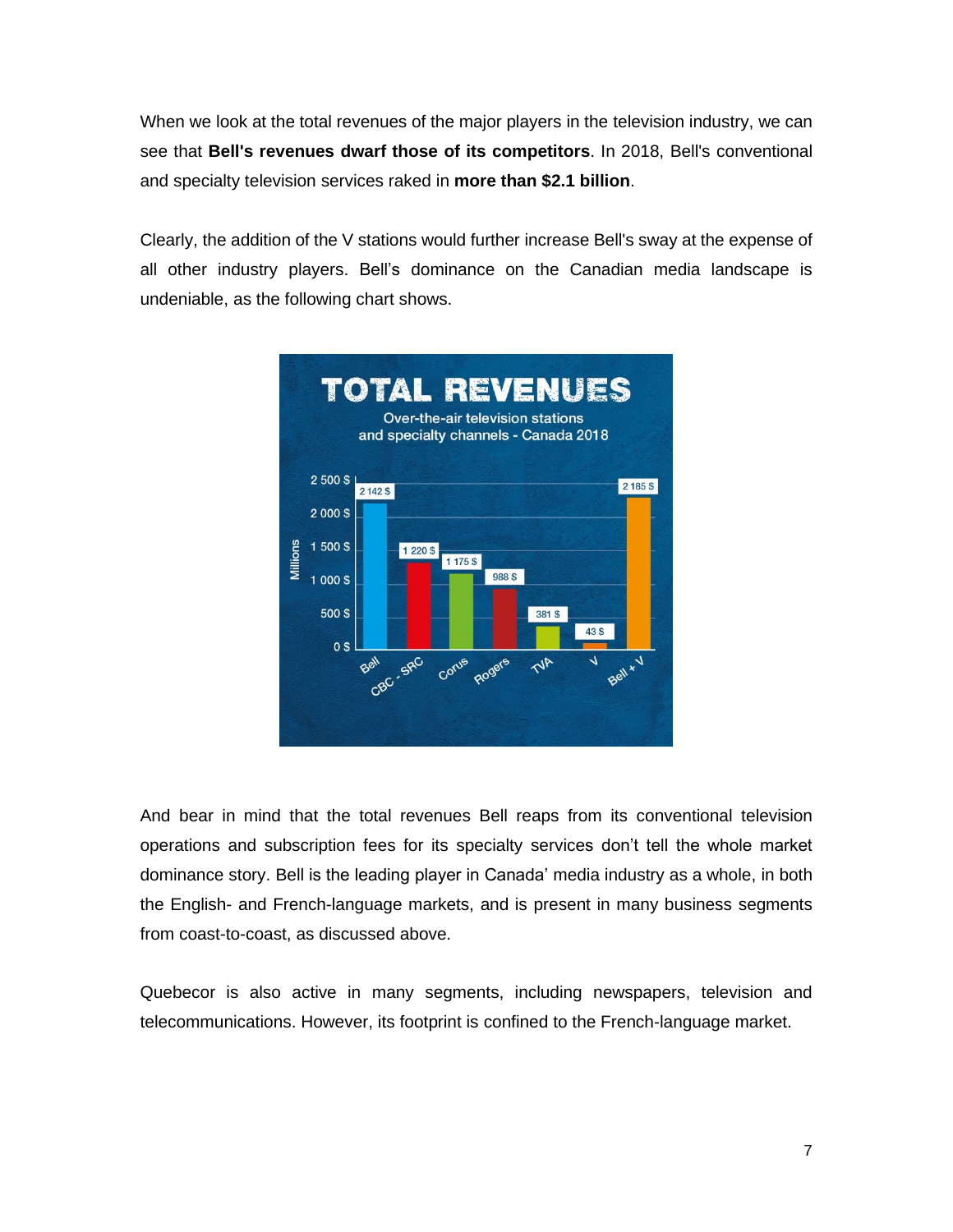## **DOMINANCE IN ADVERTISING REVENUES**

Now let's turn to advertising revenues.

Note that if the Commission approves this transaction, Bell will control more than **48%** of private conventional television advertising revenues in Canada and **43%** of total advertising revenues.<sup>7</sup> This unparalleled dominance is unsustainable in Canada's already fragile advertising market.

This extremely troubling situation is compounded by the consequences of the globalization of content and the explosion of modes of distribution, which are leading to what is known as cord-cutting. According to the latest MTM report, BDU penetration in Québec was 79% in 2018, compared with 88% just five years ago. The abandonment of the traditional system is undermining conventional television and jeopardizing its sustainability.

Meanwhile, Québec newspapers have already taken the hit. Consider Groupe Capitales Médias, which recently went bankrupt, leaving thousands of pensioners high and dry. And 57 newspapers have disappeared since 2011.

Bell is adding insult to the injury of its application: as if adding the advertising sales of the V stations to its revenues weren't enough, Bell is proposing to add the specialty services MAX and ELLE Fictions, which it doesn't even control since they are still owned by Remstar, to its advertising portfolio. This is a shameless attempt to do indirectly what Bell cannot do directly, using a strategy that might be described as death by a thousand cuts to underhandedly increase its dominance of the advertising market.

<sup>&</sup>lt;sup>7</sup> CRTC, Statistical and Financial Summaries (conventional television and discretionary services).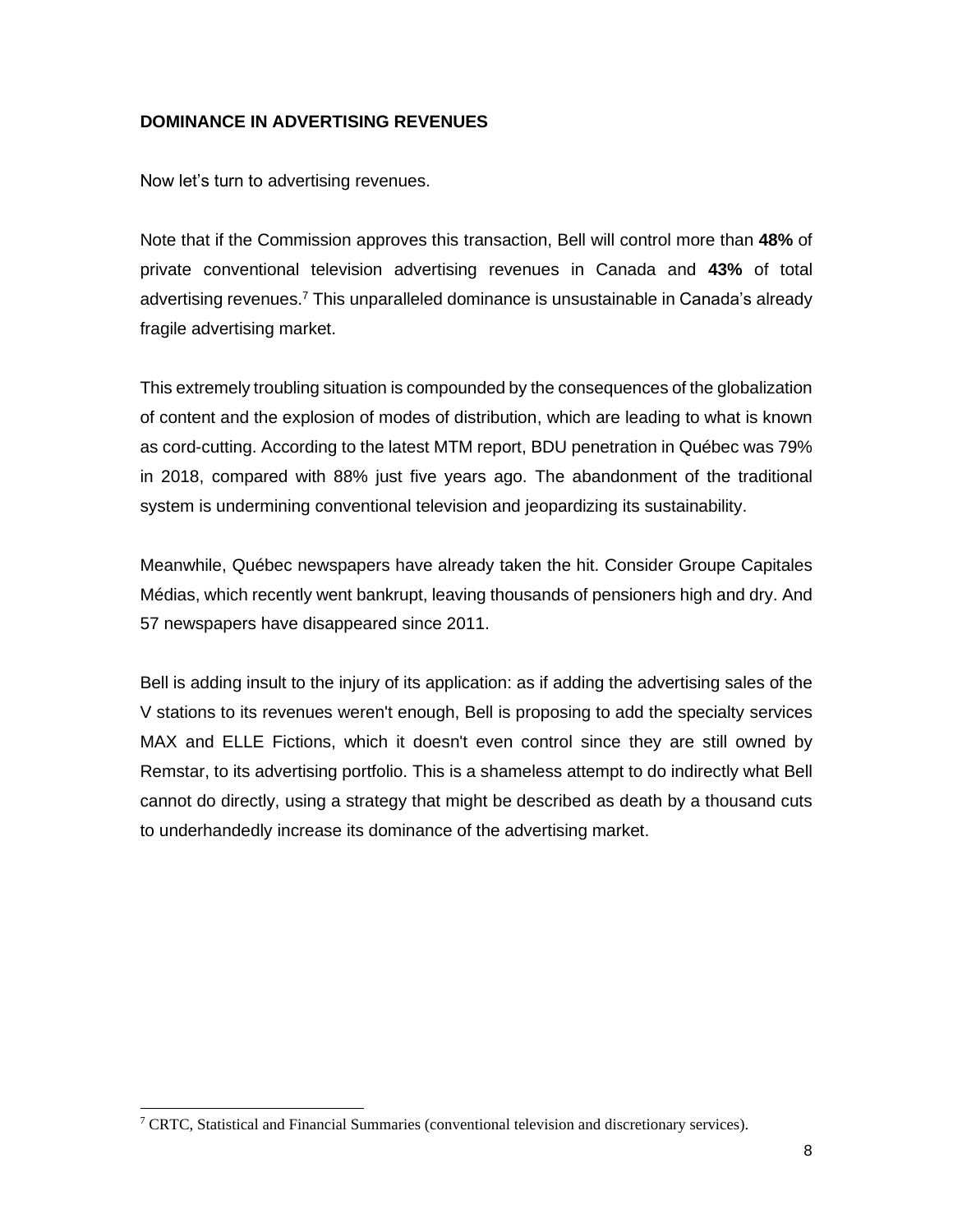

The result will be that Bell will continue to use its monopoly as leverage with advertisers to dictate advertising rates and control advertising revenues. This will have the effect of putting pressure on the other industry players as well as on other media, which will be forced to lower their advertising rates to compete with Bell. Players operating in the French-language market will be more affected than their English-language counterparts as their advertising rates are well below those in the English market, being **5 to 7 times less**. 8

If the Commission approves Bell's application, we can expect the significant gap that already exists between average advertising prices in the two markets to grow still wider.

# **DOMINANCE IN CONTENT ACQUISITION**

When it comes to content acquisition, Bell is also the largest buyer in the Canadian market, which clearly gives it market power. Its channels' combined programming and production spending is nearly **\$1.5 billion**, or **38%** of all programming and production expenditures.<sup>9</sup>

<sup>8</sup> *Forde & Semple MediaWorks*, Average market prices (gross cost) – French and English market comparison for OTA television and specialty services (adults aged 25-54, 2017).

<sup>9</sup> Bell cumulative annual report, conventional television – discretionary and on-demand services (English and French), 2018; Conventional television (statistical and financial summaries), 2018; Discretionary and on-demand services, 2018.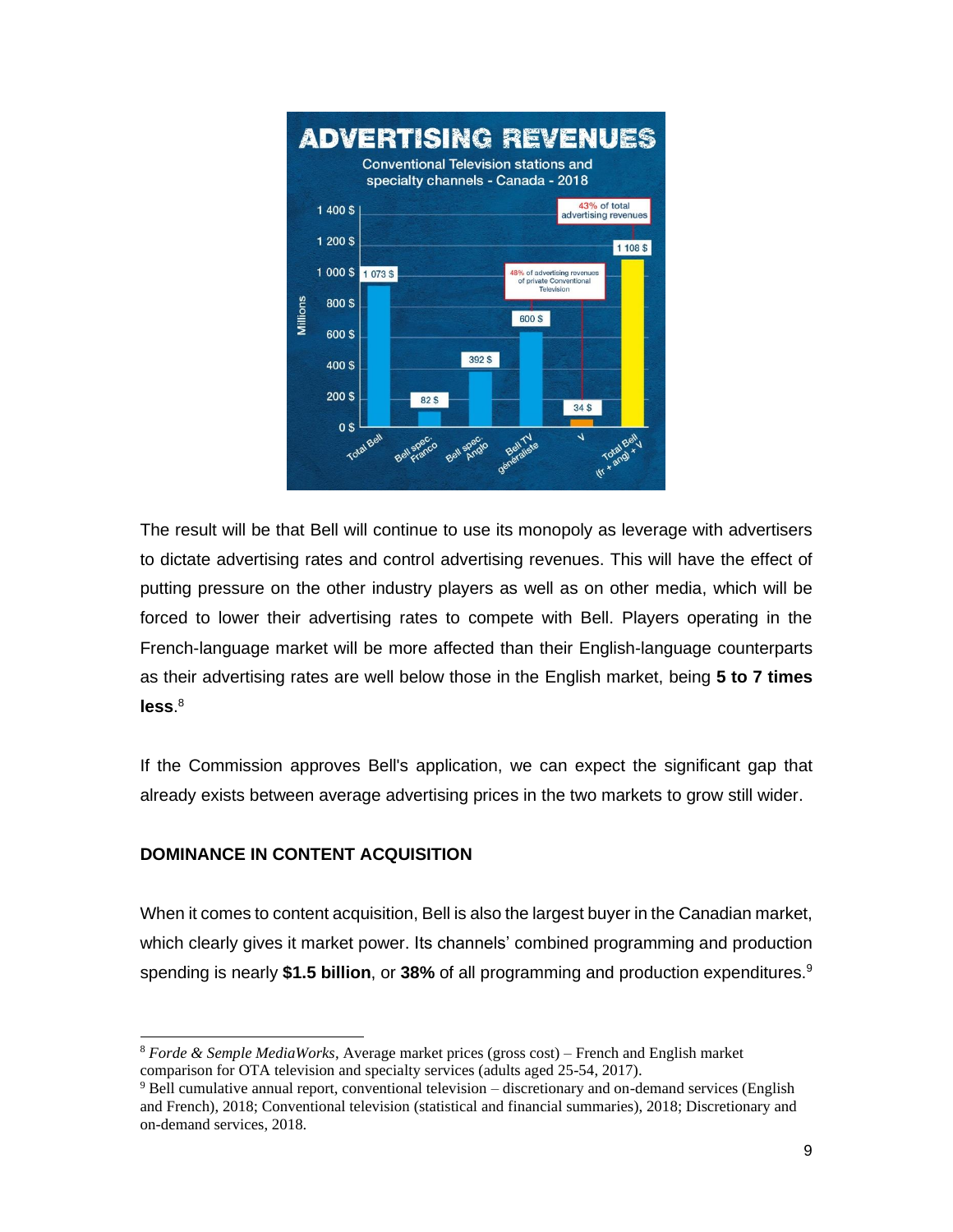Bell's power to acquire content enables it to generate higher advertising revenues in the English-language market, which in turn endows it with more market power in both the French- and English-language content acquisition markets.

This power would be further increased if Bell were to obtain approval to acquire the V stations. Content providers would no longer have to deal with two separate companies to cover the English and French markets since Bell would be dominant on both fronts.

Since the prices and volumes of English-language content acquisition in Canada are much higher than for French-language content, Bell will use the acquisition of English-language rights to force content providers to bundle in French-language content, thereby bypassing any competition in the French market.

We have been faced with this equation before, which is a fairly easy one to understand and no other organization in Canada can go against it.

# **CONCLUSION**

In conclusion, if we were advising Bell, we would certainly tell them to adopt the deceitful attitude and manipulative rhetoric of focusing on audience share. This is the only argument that can obscure Bell's wall-to-wall dominance. No one would or should be blinded by this subterfuge. Bell is already disproportionately dominant and abuses its dominance. Other regulatory bodies, such as the Federal Communications Commission (FCC) in the United States, have had the courage to block such predatory acquisitions, like the takeover of Tribune Media by the Sinclair Broadcasting Group, which would have given it control of more than 200 local stations,<sup>10</sup> or the acquisition of T-Mobile by AT&T, which would have held nearly 80% of mobile phone contracts.<sup>11</sup> For the good of Canada, the Commission must act to curtail this harmful and disastrous dominance.

<sup>10</sup> [https://www.lapresse.ca/affaires/economie/medias-et-telecoms/201808/09/01-5192480-etats-unis](https://www.lapresse.ca/affaires/economie/medias-et-telecoms/201808/09/01-5192480-etats-unis-sinclair-renonce-a-racheter-tribune-media.php)[sinclair-renonce-a-racheter-tribune-media.php](https://www.lapresse.ca/affaires/economie/medias-et-telecoms/201808/09/01-5192480-etats-unis-sinclair-renonce-a-racheter-tribune-media.php)

 $11$  The proposed acquisition was withdrawn in the face of opposition from third parties and deep concerns expressed by the FCC.

[https://www.washingtonpost.com/business/technology/how-atandt-lost-its-39-million-bid-to-acquire-t](https://www.washingtonpost.com/business/technology/how-atandt-lost-its-39-million-bid-to-acquire-t-mobile/2011/12/01/gIQAkTQ6hO_story.html)[mobile/2011/12/01/gIQAkTQ6hO\\_story.html](https://www.washingtonpost.com/business/technology/how-atandt-lost-its-39-million-bid-to-acquire-t-mobile/2011/12/01/gIQAkTQ6hO_story.html)